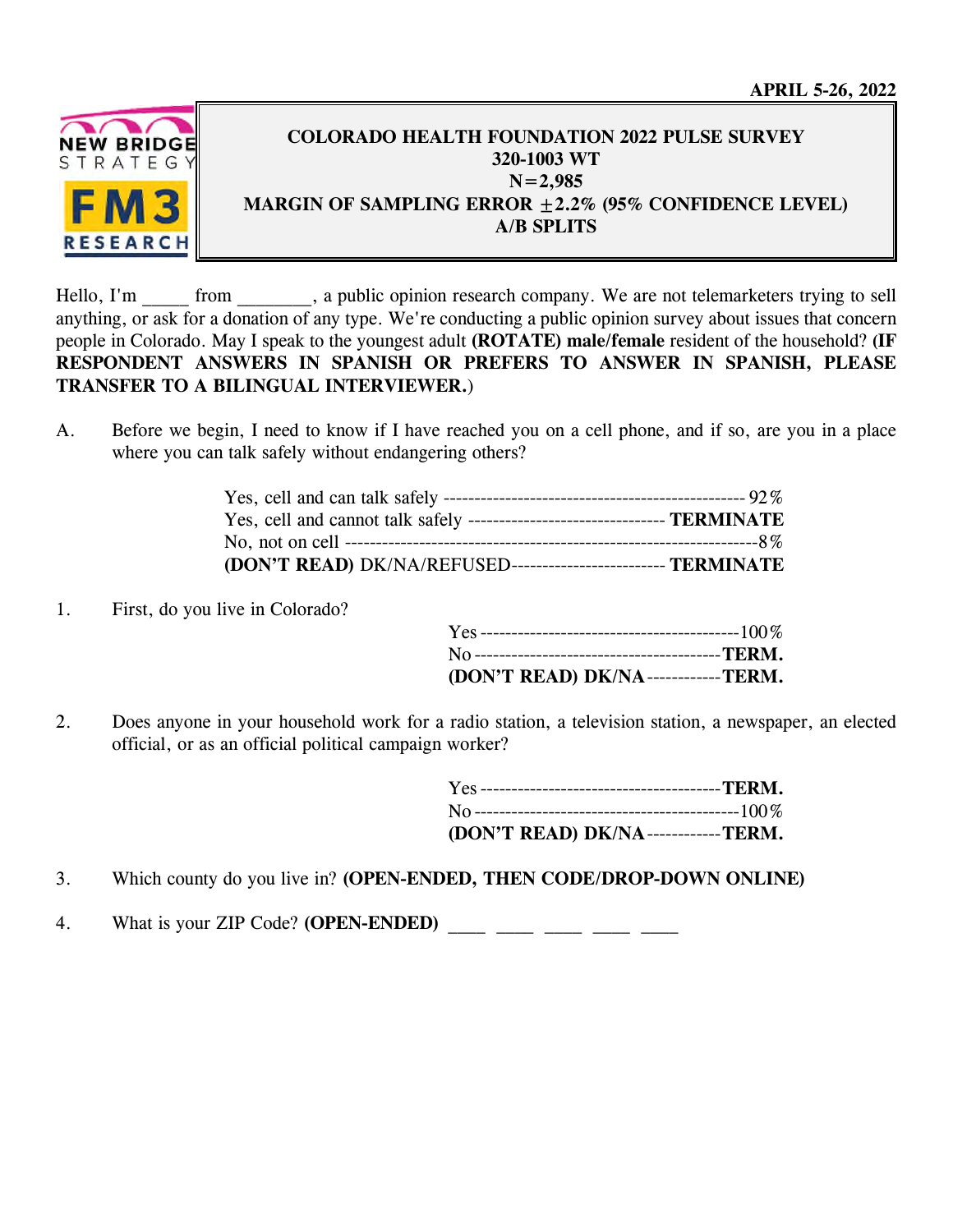## **THESE FIRST QUESTIONS ARE TO MAKE SURE WE ARE REACHING A REPRESENTATIVE GROUP OF COLORADANS.**

5. What is your age?

| Under 18 ----------------------- TERMINATE           |
|------------------------------------------------------|
|                                                      |
|                                                      |
|                                                      |
|                                                      |
|                                                      |
|                                                      |
|                                                      |
|                                                      |
|                                                      |
|                                                      |
|                                                      |
|                                                      |
| Prefer not to say --------------------------------1% |

6. What is your gender?

| (DON'T READ) DK/NA------------------3% |  |
|----------------------------------------|--|

7. With which racial or ethnic group do you identify yourself: **(READ LIST, ACCEPT MULTIPLE RESPONSES)**

| African/African American/Black ---------------------------3% |
|--------------------------------------------------------------|
| Asian/Native Hawaiian/Pacific Islander ------------------4%  |
|                                                              |
|                                                              |
| American Indian/Native American/Indigenous-----------5%      |
|                                                              |
|                                                              |
|                                                              |
|                                                              |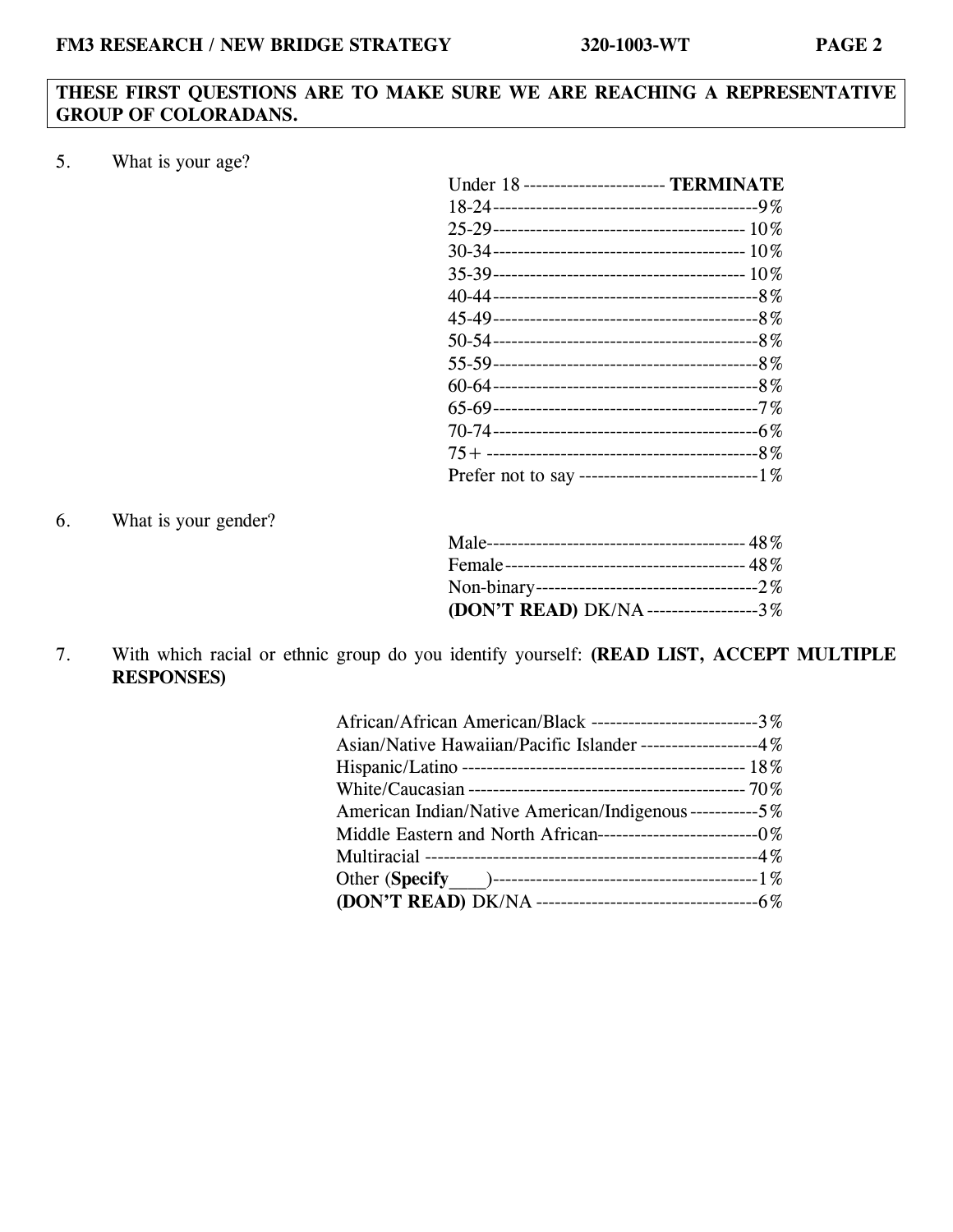#### **(IF Q7 = CODE 2, ASIAN AMERICAN/PACIFIC ISLANDER) (n=108)**

8. More specifically, would you say that you are: **(READ LIST AND ACCEPT MULTIPLE RESPONSES):**

| Indian or South Asian---------------------- $20\%$  |  |
|-----------------------------------------------------|--|
|                                                     |  |
|                                                     |  |
|                                                     |  |
| Native Hawaiian -----------------------------6%     |  |
| Pacific Islander---------------------------------5% |  |
| Other (Specify )----------------------------5%      |  |
| (DON'T READ) DK/NA/Refused ----- 17%                |  |

# **(IF Q7= CODE 3, HISPANIC/LATINO) (n=550)**

9. More specifically, would you say that you identify as: **(READ LIST AND ACEPT MULTIPLE RESPONSES):** 

| Mexican, Mexican American or Chicano-------------------------- 67% |
|--------------------------------------------------------------------|
|                                                                    |
|                                                                    |
| Central American (for example, Guatemalan, Salvadoran) -----6%     |
| South American (for example, Colombian, Ecuadorian) --------3%     |
|                                                                    |
| Another Hispanic, Latino, or Spanish origin (Specify) ------- 10%  |
| (DON'T READ) DK/NA/REFUSED----------------------------- 10%        |

## **(IF Q7= CODE 1, AFRICAN AMERICAN/BLACK) (n=95)**

10. More specifically, would you say that you identify as: **(READ LIST AND ACCEPT MULTIPLE RESPONSES):** 

| African American----------------------------- 53% |
|---------------------------------------------------|
|                                                   |
|                                                   |
|                                                   |
|                                                   |
|                                                   |
| Other (Specify ) -----------------------------1%  |
| (DON'T READ) DK/NA/Refused -------6%              |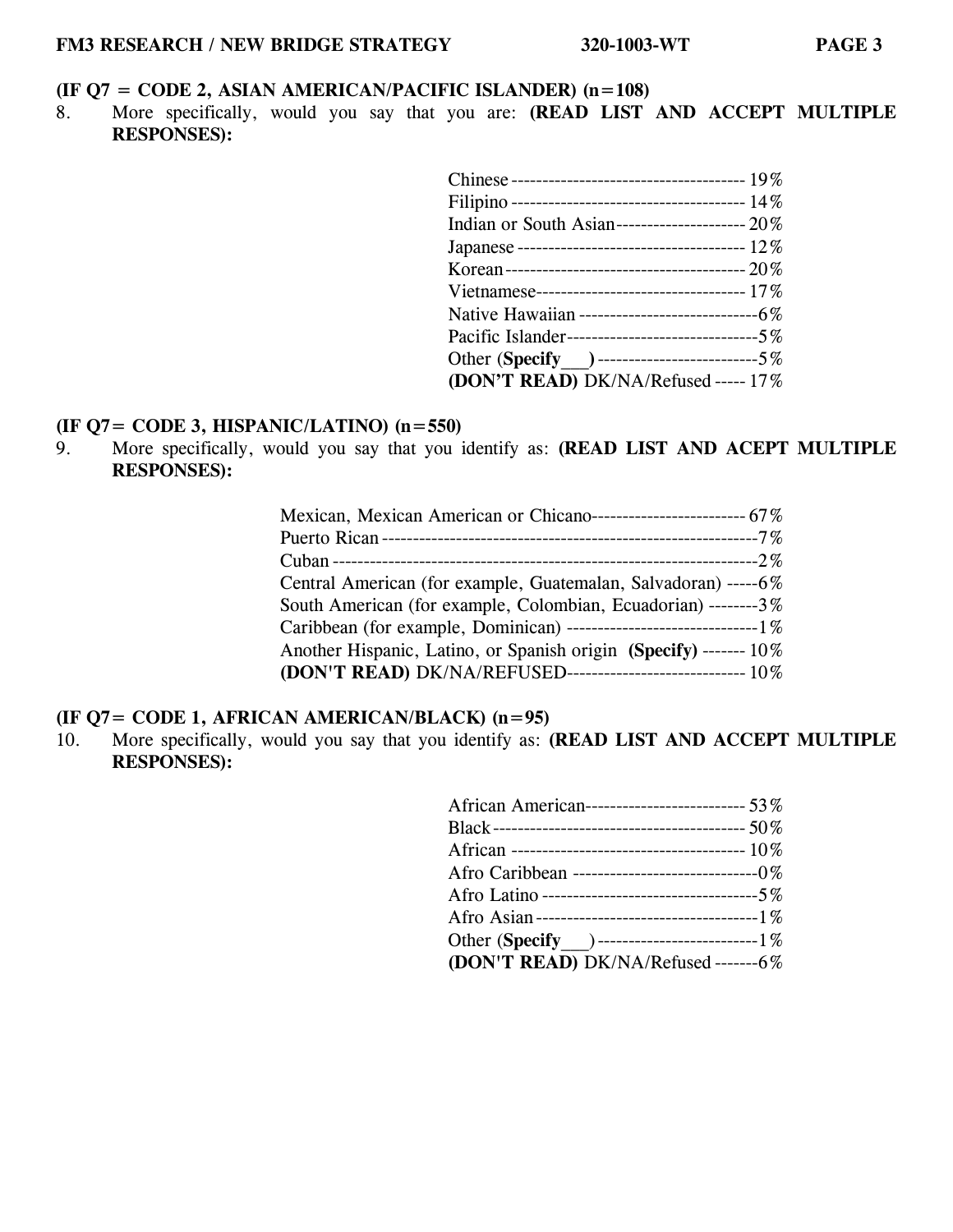# **(RESUME ASKING ALL RESPONDENTS)**

11. Do you have health insurance? **(IF YES, ASK:** What is your primary health insurance plan? **(READ CODES 1-8)** 

| Plan through your employer ------------- 37%    |
|-------------------------------------------------|
| Plan through spouse's employer -------- $10\%$  |
| Plan through parents ------------------------4% |
| Plan you purchased yourself---------------7%    |
|                                                 |
| Medicaid/Health First Colorado -------- 10%     |
| Military/Veterans' Administration--------3%     |
| Another plan---------------------------------3% |
|                                                 |
| (DON'T KNOW/NA)-------------------------2%      |

12. Are you the parent or guardian of a child in the following age ranges: **(ACCEPT MULTIPLE RESPONSES)**

| (DON'T READ) DK/Refused -----------------6% |
|---------------------------------------------|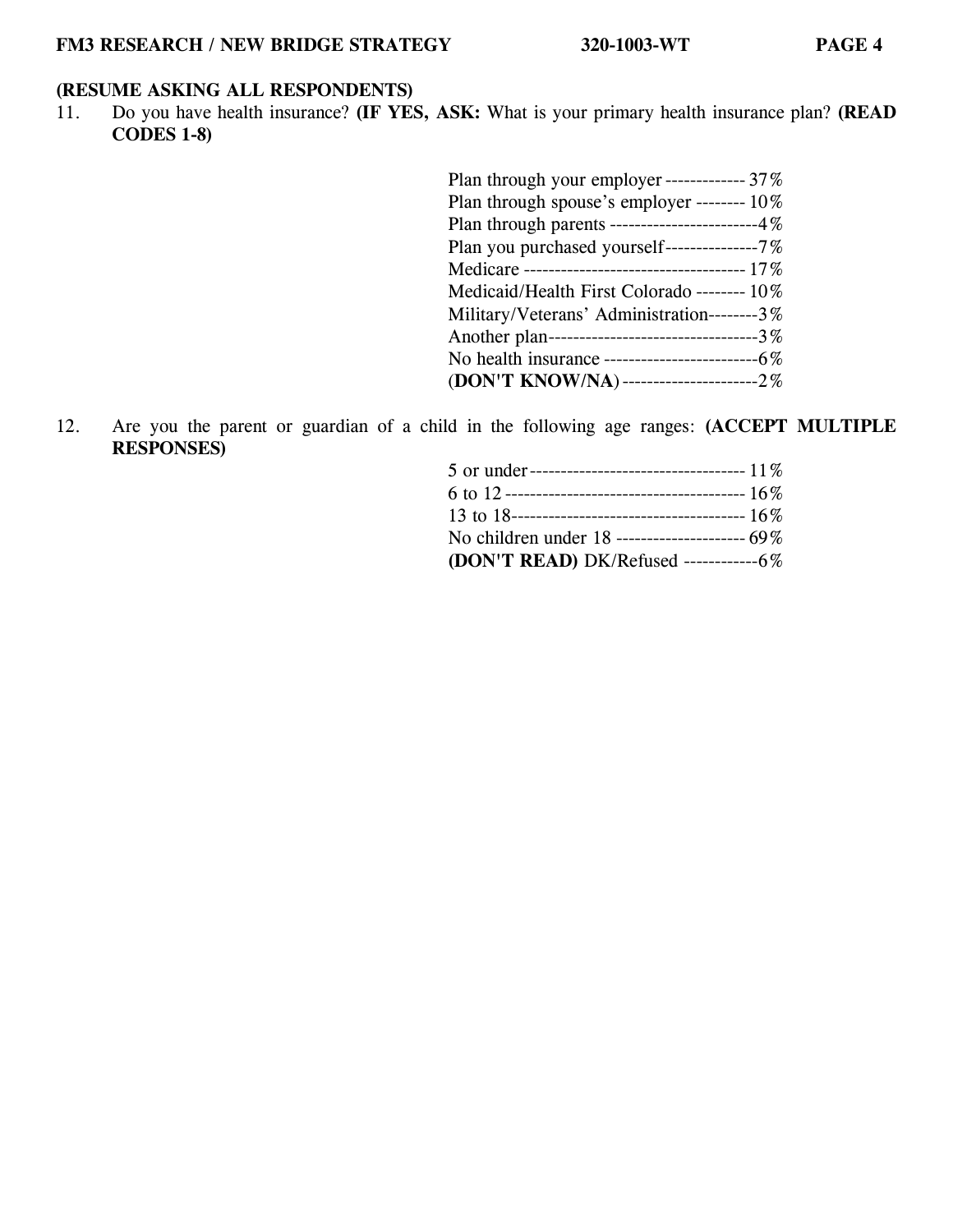## THE NEXT QUESTIONS ARE ABOUT LIFE IN COLORADO.

#### (T) First, in a few words of your own, what is the most important issue facing Colorado right now? 13. (OPEN-ENDED, RECORD VERBATIM RESPONSE)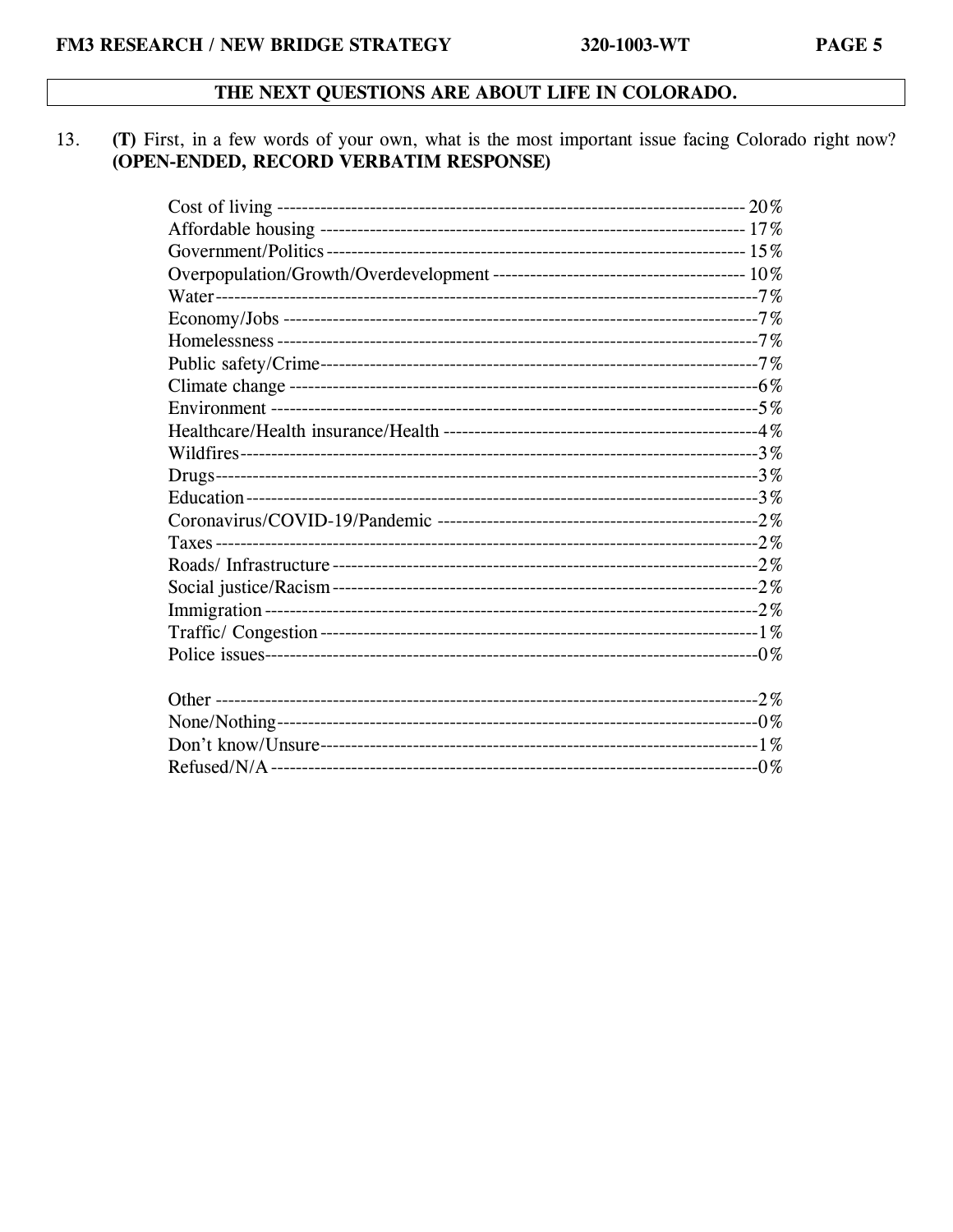14. I'd like to read you some problems facing Colorado that people have mentioned. For each one I read, please tell me whether you think it is an extremely serious problem, a very serious problem, somewhat serious problem, or not too serious a problem in Colorado. **(RANDOMIZE)** 

|                          |                                                                                                          | EXT         | <b>VERY</b> | <b>SMWT</b> | <b>NOT</b>     | (DON'T       |             |
|--------------------------|----------------------------------------------------------------------------------------------------------|-------------|-------------|-------------|----------------|--------------|-------------|
|                          |                                                                                                          | <b>SER</b>  | <b>SER</b>  | <b>SER</b>  | <b>TOO SER</b> | <b>READ</b>  | EXT/        |
|                          |                                                                                                          | <b>PROB</b> | <b>PROB</b> | <b>PROB</b> | <b>PROB</b>    | <b>DK/NA</b> | <b>VERY</b> |
| $\lceil$ ]a.             | The spread of new variants of COVID-19--------- 8% ---- 16% -----27% ----- 46% ------ 3%                 |             |             |             |                |              | 24\%        |
|                          | (SPLIT SAMPLE A ONLY)                                                                                    |             |             |             |                |              |             |
| $\lceil \cdot \rceil$    | (PT) The rising cost of living------------------------------- 61% ----- 27% ------10% -------2% ------0% |             |             |             |                |              | 88%         |
| $\lceil \cdot \rceil$ c. |                                                                                                          |             |             |             |                |              | 72%         |
| $\lceil$ $\lceil$ d.     |                                                                                                          |             |             |             |                |              | 49%         |
| $\lceil$ le.             |                                                                                                          |             |             |             |                |              | 53%         |
| $\lceil \cdot \rceil$ f. | (T) Police violence and misconduct------------------ 15% ---- 15% -----25% ----- 42% ------ 3%           |             |             |             |                |              | 30%         |
| $[$ $]$ g.               | (T) The cost of health care ------------------------------ 38% ---- 29% -----22% ----- 10% ------2%      |             |             |             |                |              | 67%         |
| $\lceil \cdot \rceil$ h. |                                                                                                          |             |             |             |                |              | 57%         |
|                          | (SPLIT SAMPLE B ONLY)                                                                                    |             |             |             |                |              |             |
| $\lceil \cdot \rceil$ i. |                                                                                                          |             |             |             |                |              | 86%         |
| $\lceil \cdot \rceil$    |                                                                                                          |             |             |             |                |              | 40%         |
| $\lceil \cdot \rceil$ k. | Wildfires or other natural disasters ---------------- 37% ---- 31% -----20% ----- 10% ------ 1%          |             |             |             |                |              | 68%         |
| $\lceil \cdot \rceil$    |                                                                                                          |             |             |             |                |              | 58%         |
| $\lceil \ln$ .           |                                                                                                          |             |             |             |                |              | 63%         |
| [ ]n.                    | (T) Racial bias and discrimination ------------------ 16% ---- 20% -----21% ----- 39% ------ 4%          |             |             |             |                |              | 35%         |
| $\lceil \cdot \rceil$    |                                                                                                          |             |             |             |                |              | 50%         |

## **(RESUME ASKING ALL RESPONDENTS)**

15. Next, how confident are you that Colorado is well-prepared to minimize the health and economic impacts of another pandemic like COVID-19 in the future: **(READ LIST)**

| <b>TOTAL CONFIDENT ----------------- 53%</b><br>Very confident --------------------------------- 14%<br>Somewhat confident------------------------ 39% |
|--------------------------------------------------------------------------------------------------------------------------------------------------------|
| <b>TOTAL NOT CONFIDENT----------- 40%</b>                                                                                                              |
| (DON'T READ) DK/NA----------------------6%                                                                                                             |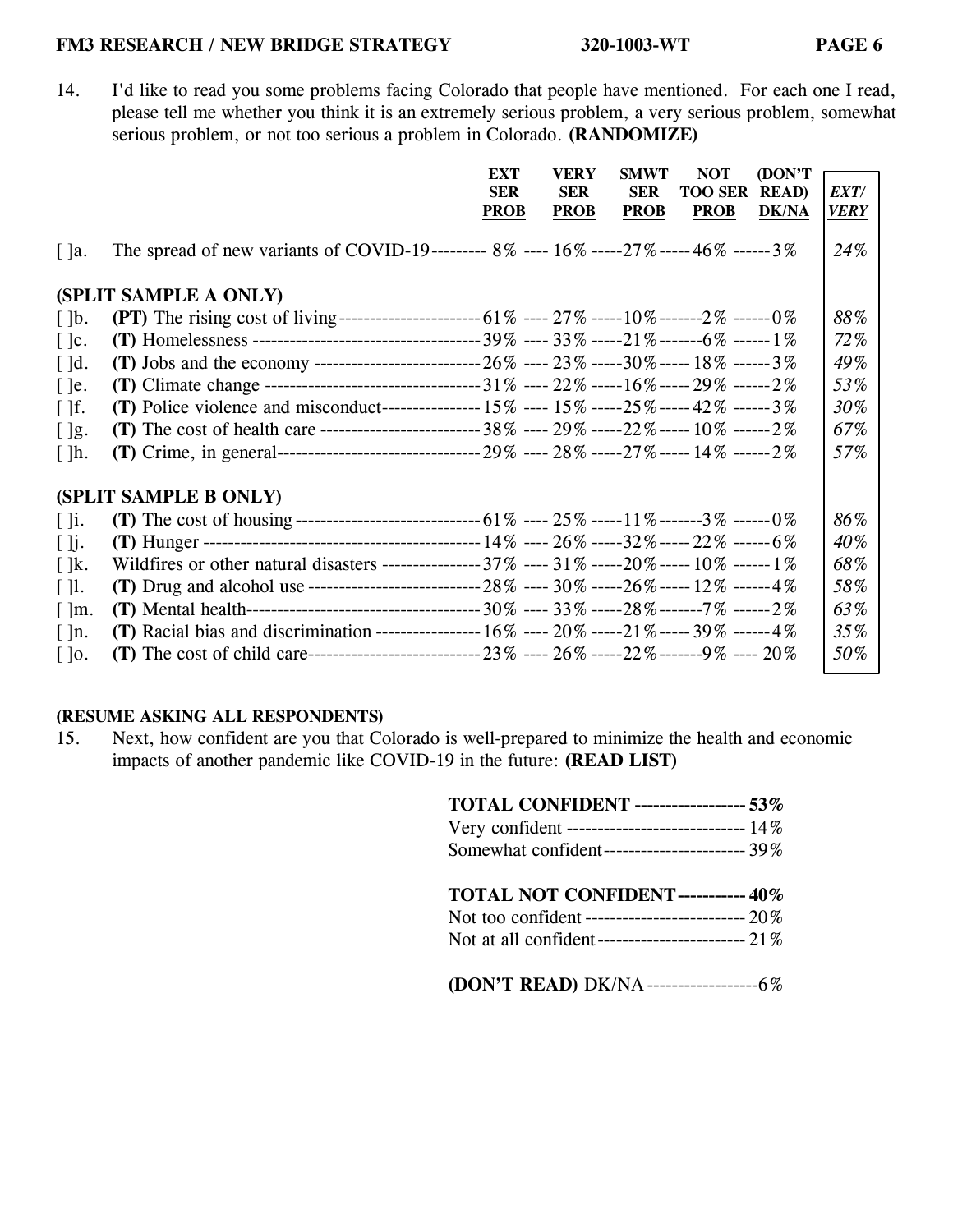16. Next, please tell me whether you - or someone you know - has been treated unfairly in any of the following situations here in Colorado as a result of their race or ethnicity: **(RANDOMIZE)**

|                          | YES | NO | (DON'T<br><b>READ</b> )<br><b>DK/NA</b> |
|--------------------------|-----|----|-----------------------------------------|
| $\lceil$ $\rceil$ a.     |     |    |                                         |
| $\lceil \cdot \rceil$    |     |    |                                         |
| $\lceil \cdot \rceil$ c. |     |    |                                         |
| $\lceil$ d.              |     |    |                                         |

# **THE NEXT QUESTIONS ARE ABOUT YOUR PERSONAL CIRCUMSTANCES. I'D LIKE TO REMIND YOU THAT THIS SURVEY IS CONFIDENTIAL.**

17. **(T)** Would you say you are **(ROTATE)** [ ] better off, or [ ] worse off financially than you were a year ago, or is your financial situation about the same? **(IF BETTER/WORSE, ASK:** Is that much **BETTER OFF/WORSE OFF** or just somewhat?

| <b>TOTAL BETTER ---------------------- 24%</b>   |
|--------------------------------------------------|
|                                                  |
| Somewhat better --------------------------- 16%  |
| About the same------------------------------ 33% |
| <b>TOTAL WORSE</b> ------------------------ 43%  |
| Somewhat worse---------------------------- 23%   |
| Much worse -------------------------------- 19%  |
| (DON'T READ) DK/NA-------------------1%          |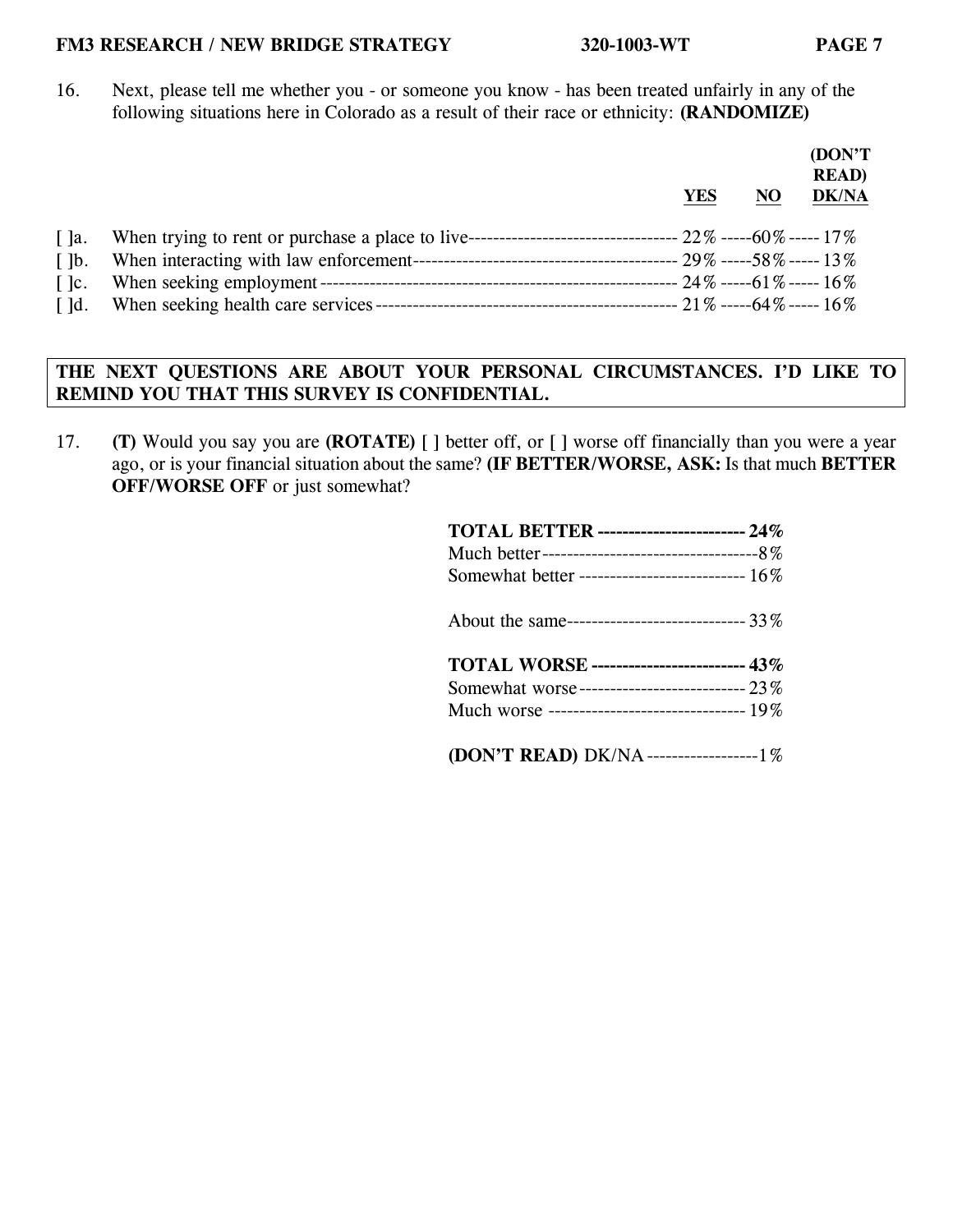18. When you think about the cost of living in Colorado, which specific expenses are most concerning for you and other members of your household? **(OPEN-ENDED, RECORD VERBATIM RESPONSES, THEN CODE)**

# **(RANDOMIZE Q19-Q22)**

19. **(T)** Thinking ahead over the next year, how worried are you that you might lose your home because you can't afford the monthly rent or mortgage: **(READ LIST)**

| <b>TOTAL WORRIED</b> --------------------- 30%      |
|-----------------------------------------------------|
| Very worried ------------------------------ 11%     |
| Somewhat worried------------------------- 18%       |
| TOTAL NOT WORRIED-------------- 68%                 |
| Not too worried-------------------------------- 25% |
| Not at all worried-------------------------- 43%    |
| (DON'T READ) DK/NA---------------------2%           |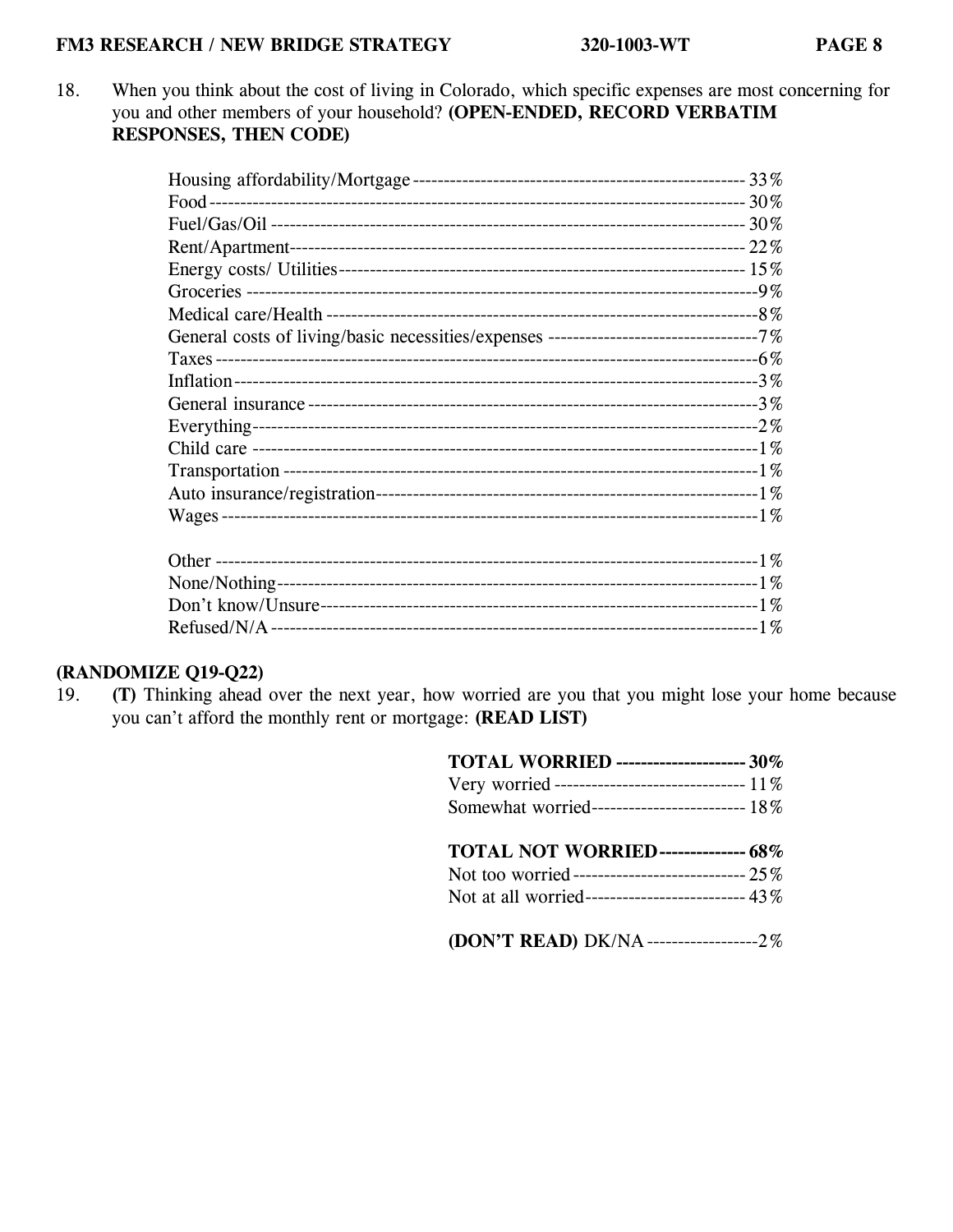20. **(T)** Thinking ahead over the next year, how worried are you that you or someone else in your household will be without health insurance coverage? **(READ LIST)** 

| TOTAL WORRIED --------------------- 37%           |  |
|---------------------------------------------------|--|
| Very worried ------------------------------ 17%   |  |
| Somewhat worried-------------------------- 20%    |  |
| TOTAL NOT WORRIED-------------- 61%               |  |
| Not too worried------------------------------ 25% |  |
| Not at all worried-------------------------- 36%  |  |
| (DON'T READ) DK/NA-------------------2%           |  |

21. **(T)** Thinking ahead over the next year, how worried are you that you might not always be able to afford enough food to feed yourself and your family: **(READ LIST)**

| <b>TOTAL WORRIED</b> --------------------- 38%   |  |
|--------------------------------------------------|--|
| Very worried ------------------------------ 13%  |  |
| Somewhat worried-------------------------- 24%   |  |
|                                                  |  |
| <b>TOTAL NOT WORRIED-------------- 61%</b>       |  |
| Not too worried----------------------------- 29% |  |
| Not at all worried------------------------- 32%  |  |

**(DON'T READ)** DK/NA ------------------ 1%

22. **(T\*)** Do you plan to be employed over the next year? (**IF YES**: How worried are you that you might not be employed over the next year: (**READ CODES 2-5**)

23. In the last 12 months, have you experienced any of the following? **(RANDOMIZE)**

|                          |                                                                                                                   |            |     | (DON'T)<br><b>READ</b> |
|--------------------------|-------------------------------------------------------------------------------------------------------------------|------------|-----|------------------------|
|                          |                                                                                                                   | <b>YES</b> | NO. | <b>DK/NA</b>           |
|                          | [ ]a. (T) Skipped meals because you couldn't afford food ------------------------------ 16\% ------84\% ------1\% |            |     |                        |
| $\lceil \cdot \rceil$ b. |                                                                                                                   |            |     |                        |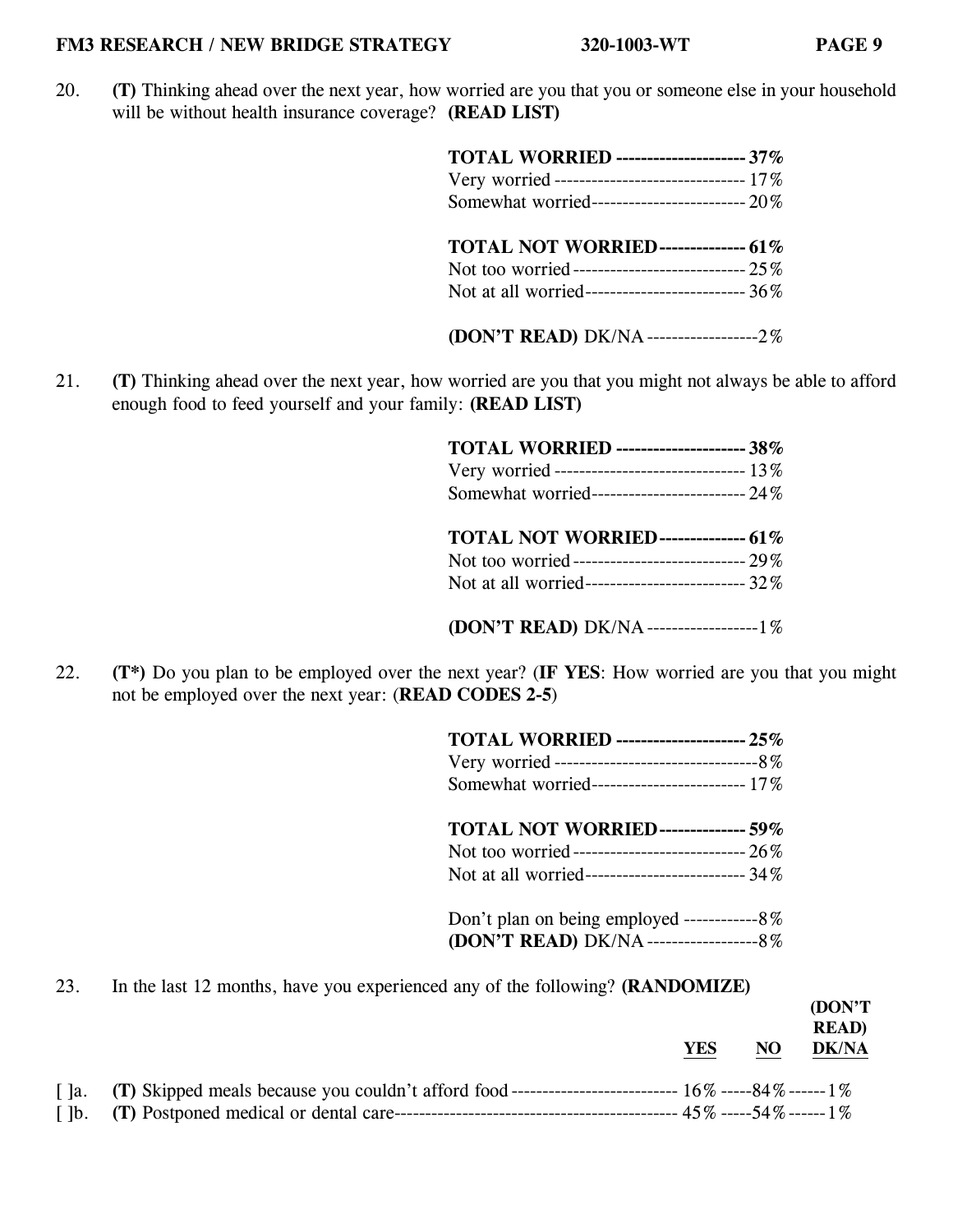٦

24. Now, thinking more specifically about work, in the last 12 months, have you experienced any of the following? **(RANDOMIZE)**

|                          |                                                                |            |    | (DON'T<br><b>READ</b> ) |
|--------------------------|----------------------------------------------------------------|------------|----|-------------------------|
|                          |                                                                | <b>YES</b> | NO | <b>DK/NA</b>            |
| $\lceil$ ]a.             | Taken time away from work to care for a child, a family member |            |    |                         |
|                          |                                                                |            |    |                         |
| $\lceil \cdot \rceil$ b. |                                                                |            |    |                         |
|                          | (SPLIT SAMPLE A ONLY)                                          |            |    |                         |
| $\lceil \cdot \rceil$ c. |                                                                |            |    |                         |
| $\lceil$ d.              |                                                                |            |    |                         |
|                          | (SPLIT SAMPLE B ONLY)                                          |            |    |                         |
|                          |                                                                |            |    |                         |

[ ]f. Decided to leave your job without having found another job ----------------  $12\%$  -----86% ------ 3%

## **(RESUME ASKING ALL RESPONDENTS)**

25. Next, here are some actions that some people say will address the rising cost of living in Colorado. After I read each one, please tell me how effective you think it will be in helping Coloradans make ends meet: very effective, somewhat effective, or not too effective. **(RANDOMIZE)**

|                                                   |                                                                                                                                                                                                          | VERY<br>EFF | EFF | SMWT NOT TOO<br>EFF | (DK/NA) | <b>VERY/</b><br><b>SMWT</b> |
|---------------------------------------------------|----------------------------------------------------------------------------------------------------------------------------------------------------------------------------------------------------------|-------------|-----|---------------------|---------|-----------------------------|
| $\lceil \cdot \rceil$ a.<br>$\lceil \cdot \rceil$ | Requiring employers to increase pay and benefits<br>for low- and middle-income workers ------------------------- $31\%$ -----28% ----- $37\%$ ------4%<br>Making government investments to stimulate the |             |     |                     |         | 59%                         |
| $\lceil \cdot \rceil$ c.                          | economy and create better-paying jobs in<br>Changing government regulations to reduce the                                                                                                                |             |     |                     |         | 59%                         |
| $\lceil$ $\lceil$ d.                              | costs of household expenses like food, health care,<br>Raising taxes on people making over 500,000                                                                                                       |             |     |                     |         | 73%                         |
|                                                   | dollars per year to cover services like housing,                                                                                                                                                         |             |     |                     |         | 60%                         |

# **(ROTATE Q26-Q28 WITH Q29-Q31 AND Q32-Q34) MY NEXT QUESTIONS ARE ABOUT HOUSING.**

26. Do you own or rent your home?

| Other (Specify ) -------------------------------5% |
|----------------------------------------------------|
| (DON'T READ) DK/Refused ------------4%             |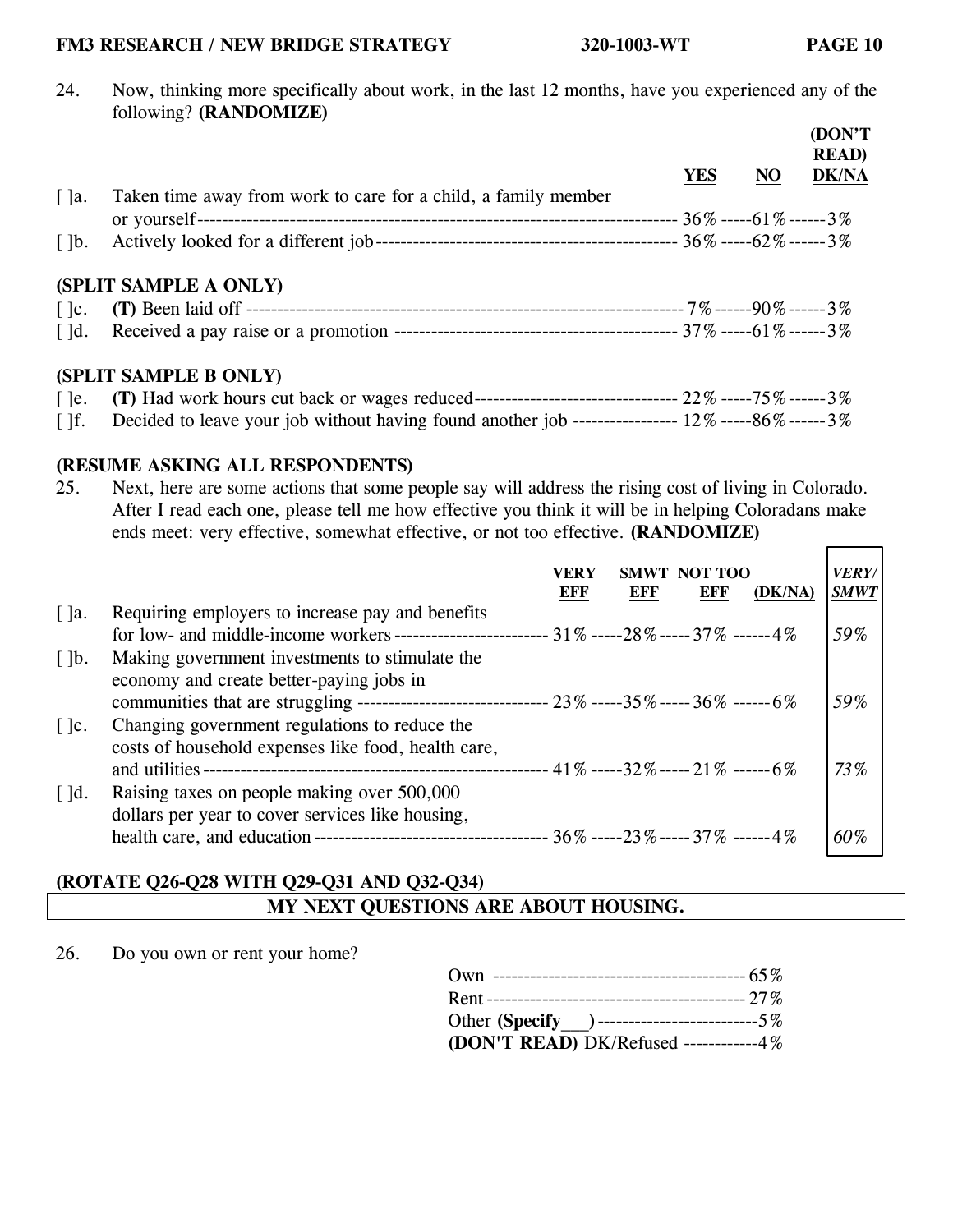## **(RESUME ASKING ALL RESPONDENTS)**

27. In order to pay your rent or your mortgage in the last year, have you had to do any of the following: **(RANDOMIZE)**

|                          |                                                                                                                 | YES | NO | (DON'T<br><b>READ</b> )<br><b>DK/NA</b> |
|--------------------------|-----------------------------------------------------------------------------------------------------------------|-----|----|-----------------------------------------|
| $\lceil$ $\rceil$ a.     | Cut back on or go without other needs, like food or health care ------------- $31\%$ ------ $67\%$ ------ $2\%$ |     |    |                                         |
| $\lceil \cdot \rceil$    | Work multiple jobs, or more than you wanted to -------------------------------- 32% -----66% ------2%           |     |    |                                         |
| $\lceil \cdot \rceil$ c. | Lived with a roommate or in a friend or family member's home                                                    |     |    |                                         |
| $\lceil$ d.              | Stayed in housing that was not right for you because you felt like                                              |     |    |                                         |

#### **(ASK RENTERS ONLY – CODE 2 IN Q26) (n=793)**

[ ]e. Avoided asking your landlord to address problems because you were afraid of having your rent increased or being evicted ------------------ 32% ----- 64% ------ 4%

#### **(RESUME ASKING ALL RESPONDENTS)**

28. Next, here are some actions that some people say will make housing more affordable for people who live in Colorado. After I read each one, please tell me how effective you think it will be in making housing more affordable: very effective, somewhat effective, or not too effective. **(RANDOMIZE)**

|                          |                                                  | VERY<br>EFF | <b>EFF</b> | SMWT NOT TOO<br>EFF | (DK/NA) | <b>VERY/</b><br><b>SMWT</b> |
|--------------------------|--------------------------------------------------|-------------|------------|---------------------|---------|-----------------------------|
| $\lceil$ $\rceil$ a.     | Reducing government regulations to speed up the  |             |            |                     |         | 57%                         |
| $\lceil \cdot \rceil$    | Requiring developers to build housing for people |             |            |                     |         | 71%                         |
| $\lceil \cdot \rceil$ c. | Ensuring landlords cannot raise rents on current |             |            |                     |         | 74%                         |

#### **(ROTATE Q26-Q28 WITH Q29-Q31 AND Q32-Q34)**

## **NOW I WOULD LIKE TO ASK ABOUT YOUR MENTAL AND EMOTIONAL WELL-BEING OVER THE PAST YEAR.**

29. In the last year, have you experienced mental health strain such as anxiety, depression, loneliness, or stress?

| (DON'T READ) DK/NA--------------------3% |  |
|------------------------------------------|--|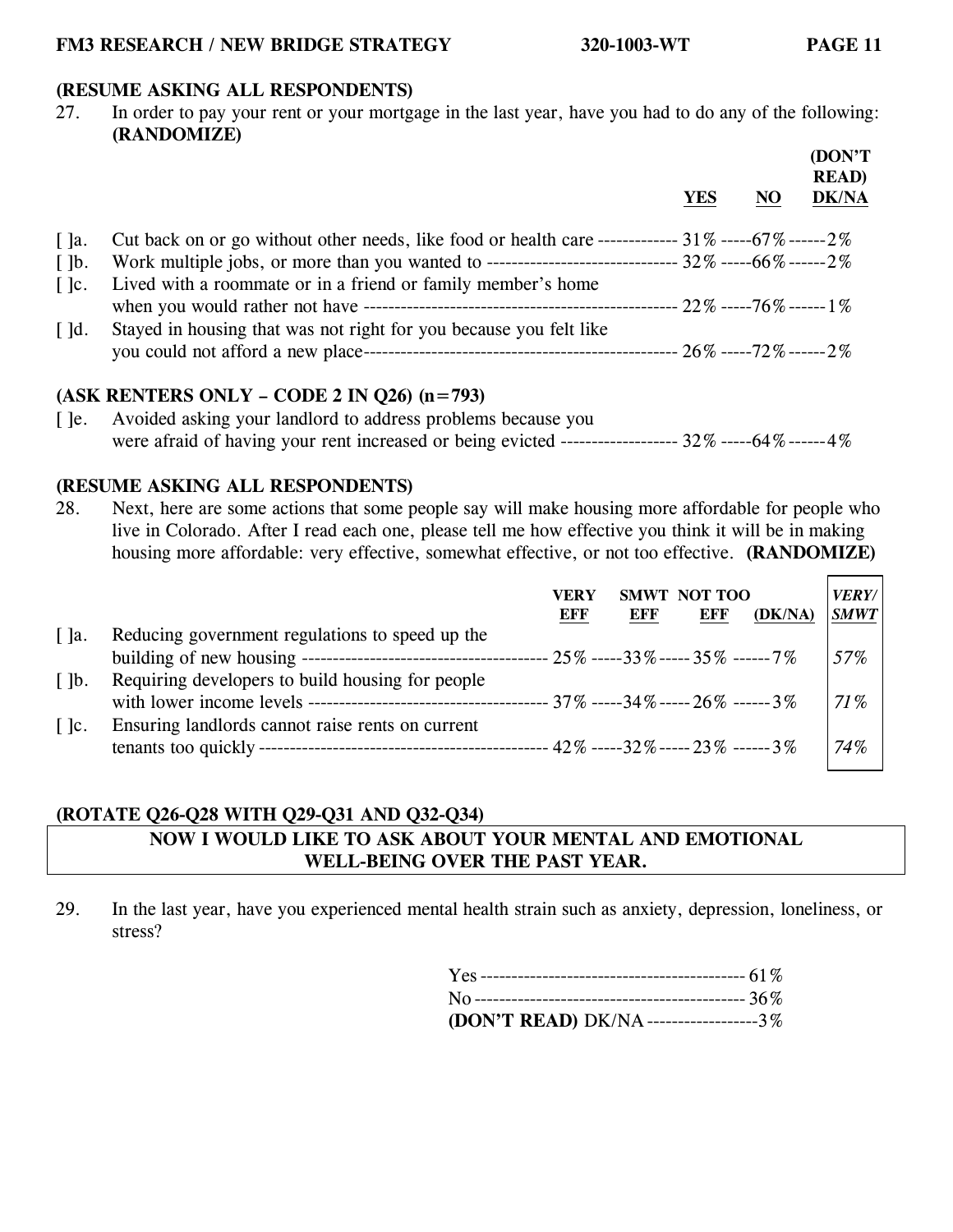#### **(ASK IF Q30 = CODE 1 IN Q29 ONLY) (n=1819)**

30. Now, here are some reasons that some people who live in Colorado have been unable to get access to the mental health care they needed. For each one, please tell me if this was a major challenge, minor challenge, or not a challenge for you or a family member in accessing mental health services. **(RANDOMIZE)**

|                          |                                                                                                      | <b>MAJOR</b><br><b>CHALL</b> | <b>MINOR</b><br><b>CHALL</b> | NOT A<br><b>CHALL</b> | (DK/NA) | <b>MAJOR/</b><br><b>MINOR</b> |
|--------------------------|------------------------------------------------------------------------------------------------------|------------------------------|------------------------------|-----------------------|---------|-------------------------------|
| $\lceil$ ]a.             | Unsure how to find a mental health care provider --------- $24\%$ -----26% ----- $43\%$ ------ $7\%$ |                              |                              |                       |         | 50%                           |
| $\lceil \cdot \rceil$    | The services were too expensive out of pocket ------------- $47\%$ -----20% ----- $23\%$ ---- $11\%$ |                              |                              |                       |         | 66%                           |
| $\lceil \cdot \rceil$ c. | There were no available appointments, or the wait                                                    |                              |                              |                       |         |                               |
|                          |                                                                                                      |                              |                              |                       |         | 57%                           |
| $\lceil$ $\lceil$ d.     | Concerns about privacy or having to disclose too                                                     |                              |                              |                       |         |                               |
|                          |                                                                                                      |                              |                              |                       |         | 42%                           |
| $\lceil$ le.             | Concerns about being judged by family members,                                                       |                              |                              |                       |         |                               |
|                          |                                                                                                      |                              |                              |                       |         | 38%                           |
| $\lceil \cdot \rceil$    | Not being able to find a mental health care                                                          |                              |                              |                       |         |                               |
|                          | provider who would be understanding of your or                                                       |                              |                              |                       |         |                               |
|                          | your family member's background or experiences--------- 24% ----- 26% ----- 38% ---- 12%             |                              |                              |                       |         | 50%                           |
| $[$ $]$ g.               | Not feeling comfortable speaking to a stranger                                                       |                              |                              |                       |         |                               |
|                          |                                                                                                      |                              |                              |                       |         | 49%                           |

#### **(RESUME ASKING ALL RESPONDENTS)**

31. Here are some actions that some people say will improve mental health in Colorado. After I read each one, please tell me how effective you think it will be in improving mental health: very effective, somewhat effective, or not too effective. **(RANDOMIZE)**

|                          | VERY<br>NOT TOO<br><b>SMWT</b><br>EFF<br>EFF<br>EFF<br>(DK/NA) | <b>VERY/</b><br><b>SMWT</b> |
|--------------------------|----------------------------------------------------------------|-----------------------------|
| $\lceil$ $\rceil$ a.     | Creating more options for people to access mental              |                             |
|                          |                                                                | 85%                         |
| $\lceil \cdot \rceil$    | Requiring health insurance companies to cover                  |                             |
|                          | more mental health services without requiring                  |                             |
|                          | ---------------------- 54% -----26% ----- 15% ------ 5%        | 80%                         |
| $\lceil \cdot \rceil$ c. | Pairing mental health professionals with law                   |                             |
|                          | enforcement to respond to mental health                        |                             |
|                          | $-46\%$ -----31% ----- 18% ------ 6%<br>emergency calls-       | 77%                         |

## **(ROTATE Q26-Q28 WITH Q29-Q31 AND Q32-Q34)**

# **NOW I WOULD LIKE TO ASK ABOUT YOUR USE OF ALCOHOL OR DRUGS OVER THE PAST YEAR.**

32. In the past year, would you say the amount of alcohol or drugs you consume has: **(READ LIST)**

| Stayed the same-------------------------------- 52% |  |
|-----------------------------------------------------|--|
| Decreased ----------------------------------- 27%   |  |
| (DON'T READ) DK/NA------------------7%              |  |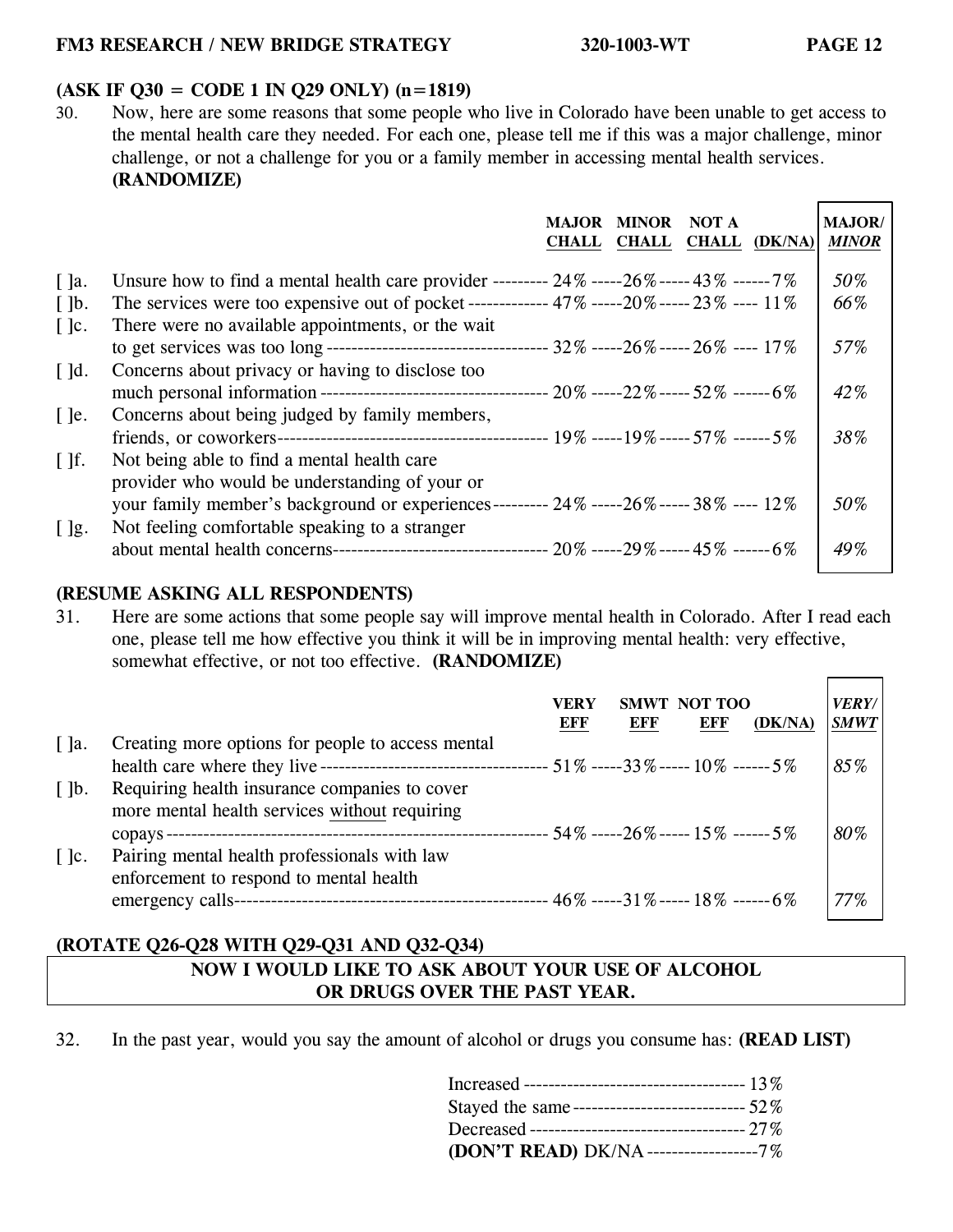33. And in the past year, have you ever felt worried about the amount of alcohol or drugs you consume?

| (DON'T READ) DK/NA------------------4% |  |
|----------------------------------------|--|

34. Here are some actions that some people say will address increasing rates of alcohol and drug use in Colorado. After I read each one, please tell me how effective you think it will be in decreasing alcohol and drug use: very effective, somewhat effective, or not too effective. **(RANDOMIZE)** 

|                          |                                                                                                  | VERY<br>EFF | <b>SMWT</b><br>EFF | NOT TOO<br><b>EFF</b> | (DK/NA) | <i><b>VERY/</b></i><br><b>SMWT</b> |
|--------------------------|--------------------------------------------------------------------------------------------------|-------------|--------------------|-----------------------|---------|------------------------------------|
| $\lceil$ $\rceil$ a.     | Investing in programs to prevent people from                                                     |             |                    |                       |         |                                    |
|                          |                                                                                                  |             |                    |                       |         | 68%                                |
| $\lceil \cdot \rceil$    | Making treatment for addiction more affordable                                                   |             |                    |                       |         |                                    |
|                          |                                                                                                  |             |                    |                       |         | 81%                                |
| $\lceil \cdot \rceil$ c. | Connecting people trying to recover from addiction                                               |             |                    |                       |         |                                    |
|                          | ----------------- 42% -----39% ----- 12% ------ 7%<br>with support from other people like them-- |             |                    |                       |         | 81%                                |
| $\lceil$ $\lceil$ d.     | Sending people to treatment, not to jails or prisons,                                            |             |                    |                       |         |                                    |
|                          | if they've committed a crime related to alcohol or                                               |             |                    |                       |         |                                    |
|                          | drug use-                                                                                        |             |                    |                       |         | 67%                                |

## **HERE ARE MY LAST QUESTIONS, AND THEY ARE FOR STATISTICAL PURPOSES ONLY.**

35. Next, which of the following best describes your current employment status?

| Employed full-time------------------------ 51%    |
|---------------------------------------------------|
| Employed part-time ------------------------7%     |
| Self-employed ---------------------------------9% |
|                                                   |
| Homemaker----------------------------------3%     |
|                                                   |
|                                                   |
|                                                   |
|                                                   |

36. Some people are registered to vote in Colorado, but many others, for a variety of reasons, are not. Are you currently registered to vote in Colorado? **(IF YES, ASK:** With which political party are you registered?)

| Registered as a Democrat ---------------- 26%    |
|--------------------------------------------------|
| Registered as a Republican --------------- 21%   |
| Registered as Unaffiliated---------------- 40%   |
| Registered with another party --------------2%   |
| Not registered to vote------------------------3% |
| (DON'T READ) DK/Refused -----------7%            |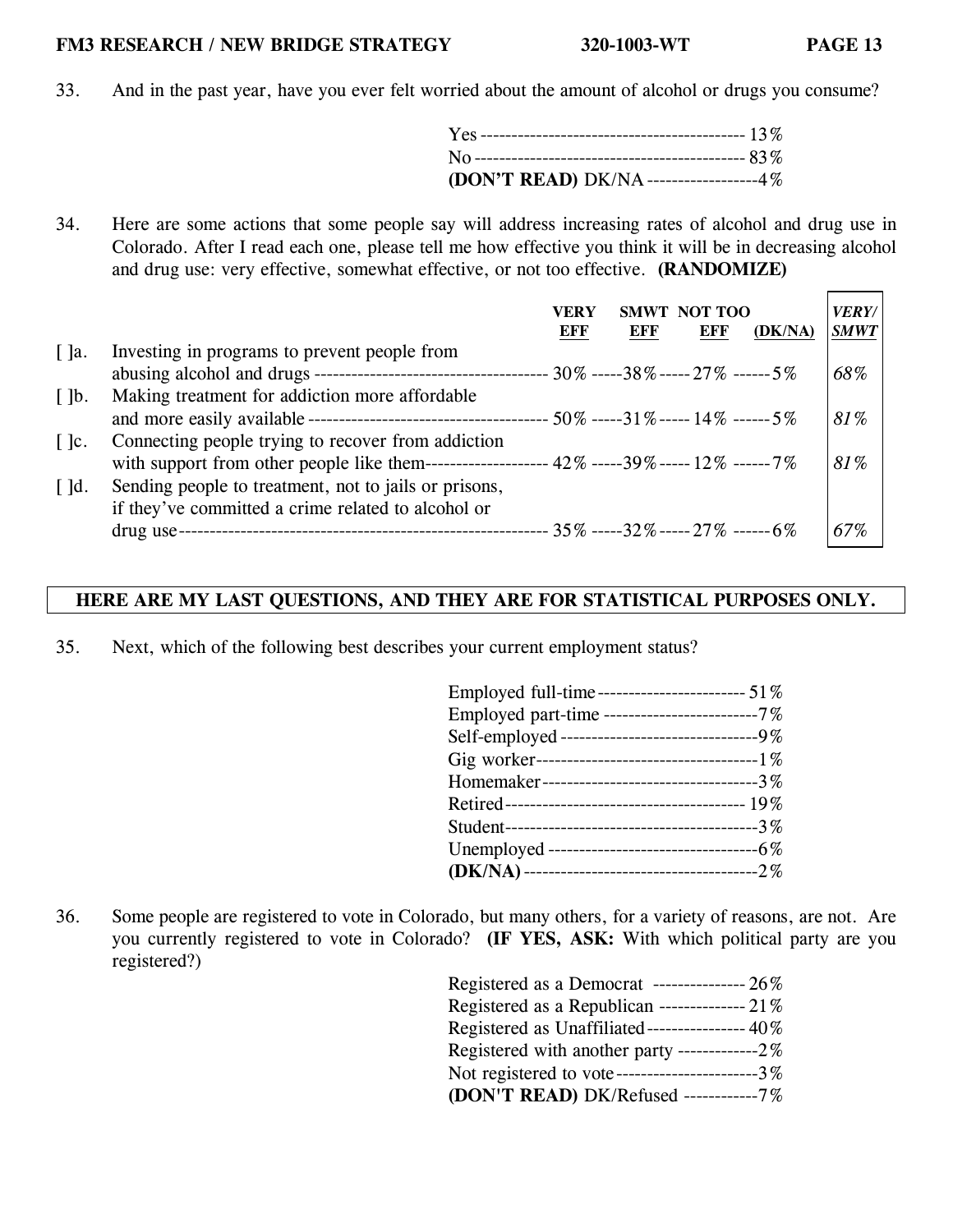# **(ASK Q37 IF CODE 1-4 IN Q36) (n=2668)**

37. How likely are you to vote in the November 2022 election? **(READ LIST)**

| Probably will vote-----------------------------------9% |  |
|---------------------------------------------------------|--|
|                                                         |  |
|                                                         |  |
| Definitely will not vote-----------------------------0% |  |
| (DON'T READ) DK/Refused ---------------------0%         |  |

## **(ASK Q38 IF CODE 1-3 IN Q37) (n=2599)**

38. In a few words of your own, which issues will be most important to you in deciding which candidates to vote for this November? **(OPEN-ENDED, RECORD VERBATIM RESPONSES, THEN CODE)**

| Conservative ideologies (less government, socialism, etc) -----------------------9%    |  |
|----------------------------------------------------------------------------------------|--|
|                                                                                        |  |
|                                                                                        |  |
|                                                                                        |  |
|                                                                                        |  |
|                                                                                        |  |
| Liberal ideologies (socialism, more government, etc.)-------------------------------5% |  |
|                                                                                        |  |
|                                                                                        |  |
|                                                                                        |  |
|                                                                                        |  |
|                                                                                        |  |
|                                                                                        |  |
|                                                                                        |  |
|                                                                                        |  |
|                                                                                        |  |
|                                                                                        |  |
|                                                                                        |  |
|                                                                                        |  |
|                                                                                        |  |
|                                                                                        |  |
|                                                                                        |  |
|                                                                                        |  |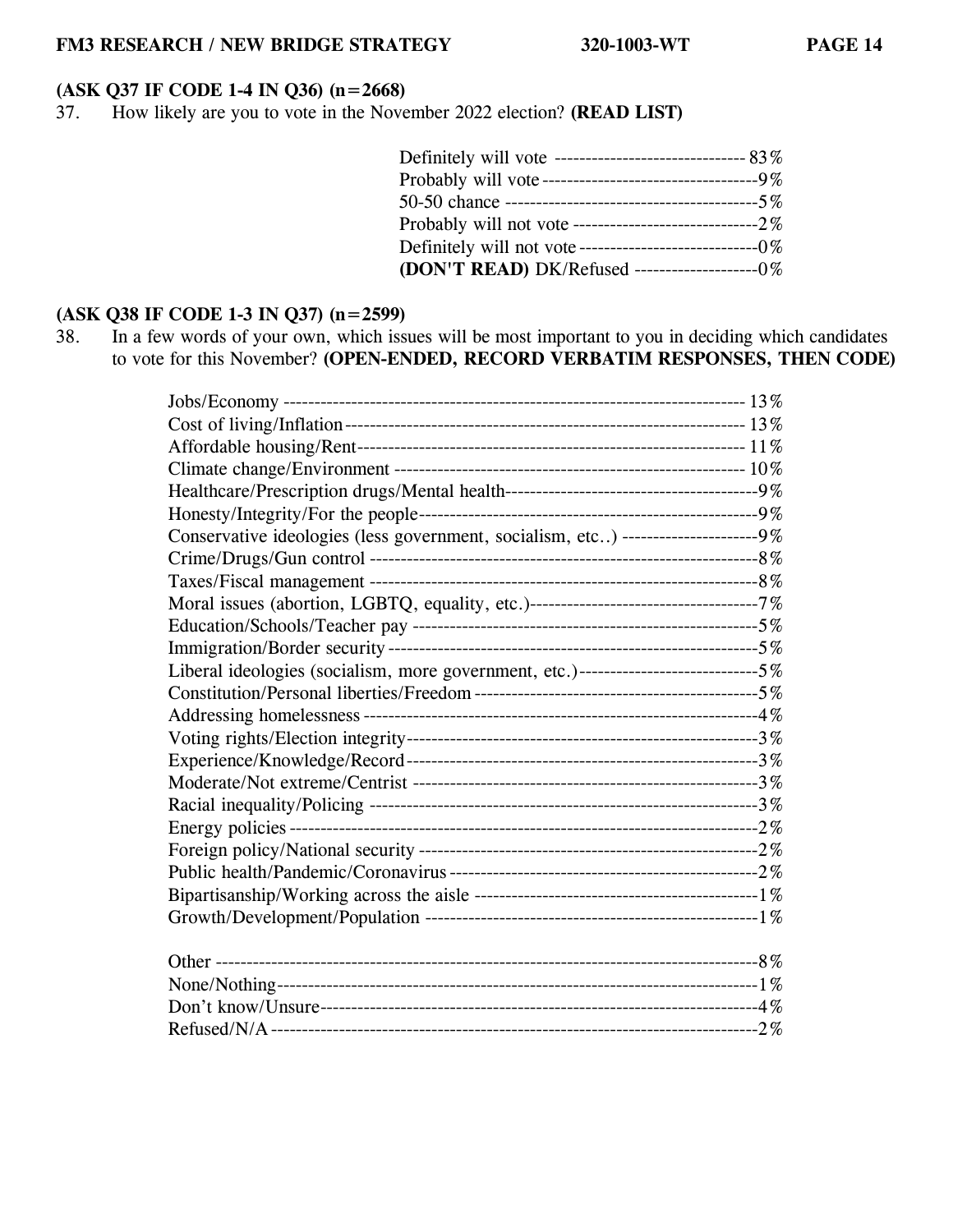#### **(RESUME ASKING ALL RESPONDENTS)**

39. What was the last level of school you completed?

40. I don't need to know the exact amount, but I'm going to read you some categories for household income. Would you please stop me when I have read the category indicating the total combined income for all the people in your household before taxes in 2021?

| Less than $$20,000$ ----------------------------7% |
|----------------------------------------------------|
| \$20,000 to less than \$30,000 --------------4%    |
|                                                    |
|                                                    |
| \$50,000 to less than \$75,000 ------------- 13%   |
|                                                    |
|                                                    |
| \$100,000 to less than \$150,000 --------- 17%     |
|                                                    |
| (DON'T READ) Refused----------------- 16%          |

41. How many adults currently live in your household, including yourself? **(ENTER NUMBER, CODE 99 FOR REFUSED)**

42. Do you speak a language other than English at home?

| DON'T READ) DK/Refused -------------3% |  |
|----------------------------------------|--|

43. Do you live with one or more disabilities?

| DON'T READ) DK/Refused --------------6% |  |
|-----------------------------------------|--|